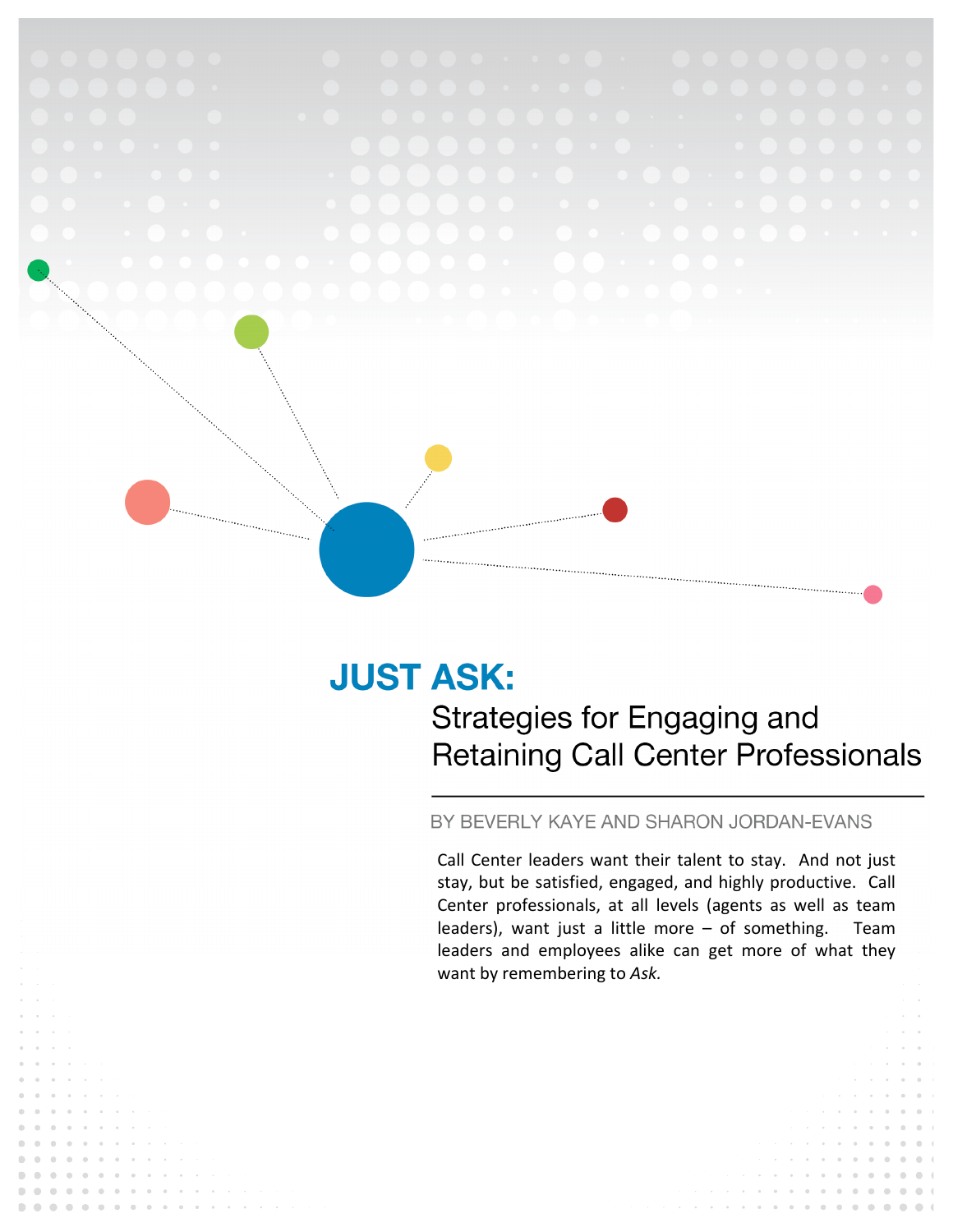# **TEAM LEADERS – JUST ASK**

Too often we find out what our talented agents wanted during the exit interview. And by then, it's usually too late. Don't wait until they have one foot out the door. Take action now. Conduct stay interviews with all of the agents on your team.

Start by telling your good people (high flyers and solid citizens alike) how important they are to you and the organization. Then ask them what will keep them. Or ask them what they want to learn next or what kind of new challenge they'd like. If you don't already have a list of your favorite questions, try some of these, excerpted from *Love 'Em or Lose 'Em: Getting Good People to Stay*, Kaye and Jordan-Evans, 2014:

- What will keep you here? What might entice you away?
- What is most energizing about your work?
- Are we fully utilizing your talent? Are we inhibiting your success?
- What can I do to make your job more satisfying?
- What makes for a great day?
- Do we support your career goals? How could we do better?
- Do you get enough recognition? What kind would you like?

Imagine the answers you might get to these questions. Think how much more you'll know about your treasured agents. And, if you get a response you dread – such as, "I'll stay for a ten percent raise," don't panic. Be honest, explain the constraints you face, but show you care enough to hear them out and to do something about the request. Say something like, "You're worth that and more to me and to this team. I will see what can be done and by when. Let's meet again next Friday to discuss what I've learned. Meanwhile, what else do you want?" We guarantee you there will be at least *something* they want that you can give.

## **CALLING ALL AGENTS – JUST ASK**

Now, let's look at the employee side of the engagement equation. When we ask call center professionals if they love their work, we often hear, "I love it —except for—



 $-$ or- $-$ 

—or—

—or—

- $\checkmark$  The lack of flexibility in my schedule
- $\checkmark$  The lack of respect from my boss

 $-$ or $-$ 

 $\checkmark$  The paperwork and bureaucracy

 $\checkmark$  The lack of learning—or challenge—or on-the-job training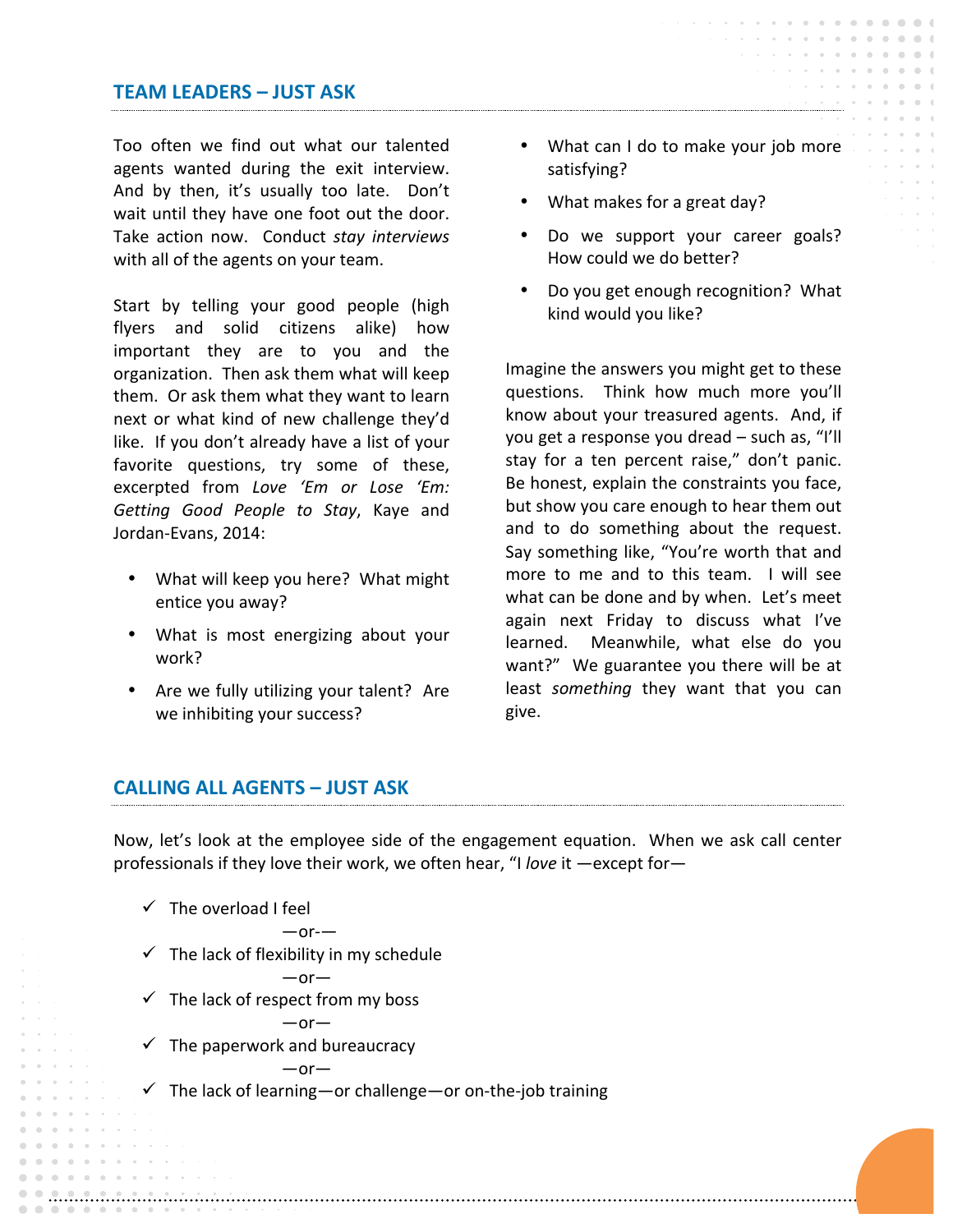Workplace satisfaction is a two-way street. Yes, it demands effort from your team leader and from the leaders of your organization. But it also demands initiative and effort from you.

Ask. If you don't, you're less likely to get what you want. It seems so simple. Yet for some reason, people hold back. They expect their bosses to read their minds. Some just *settle for less* and bring half their hearts (or brains) to work. Others decide it's easier to leave than to ask. Most people eventually realize that no matter where or with whom they work, at times they will want a little more of *something*. And the best way to get that something is to ask.

How ready are you to hold an honest, possibly courageous conversation with your boss, a colleague, a senior leader? How willing are you to ASK for what you really want?

First, you have to be clear about what you really want. Get to the bottom of it. Use some of these questions, excerpted from *Love It, Don't Leave It: 26 Ways To Get What You Want at Work*, Kaye and Jordan-Evans, 2003.

#### **Interview yourself:**

. . . . . . . . . . . . . . . . . . . . .

- What about my job makes me jump out of bed in the morning?
- What makes me hit the snooze button?
- If I were to win the lottery and resign, what would I miss the most?
- What would be the one change in my current role that would make me want to stay for a *long* time?
- If I had a magic wand, what would be the one thing I would change about my boss, team, department or organization?
- If I had to go back to a position in my past and stay for an extended period of time, which one would it be and why?

Now, think about who can deliver what you want. Consider these people:

- Those with information you need
- Good listeners and advice givers
- Decision makers (your boss?)

Consider how and when you will approach them. Consider their preferences:

- Should you request the conversation by email, voice mail, or face-to-face?
- Is it best to meet with them early in the morning or after their shift? Monday or later in the week?

How will you open the conversation? Consider these guidelines:

- Get to the point. Thank them for their time and tell them you have a request to make.
- Lay it out and be specific. What do you need from them? Advice? Feedback? A new challenge?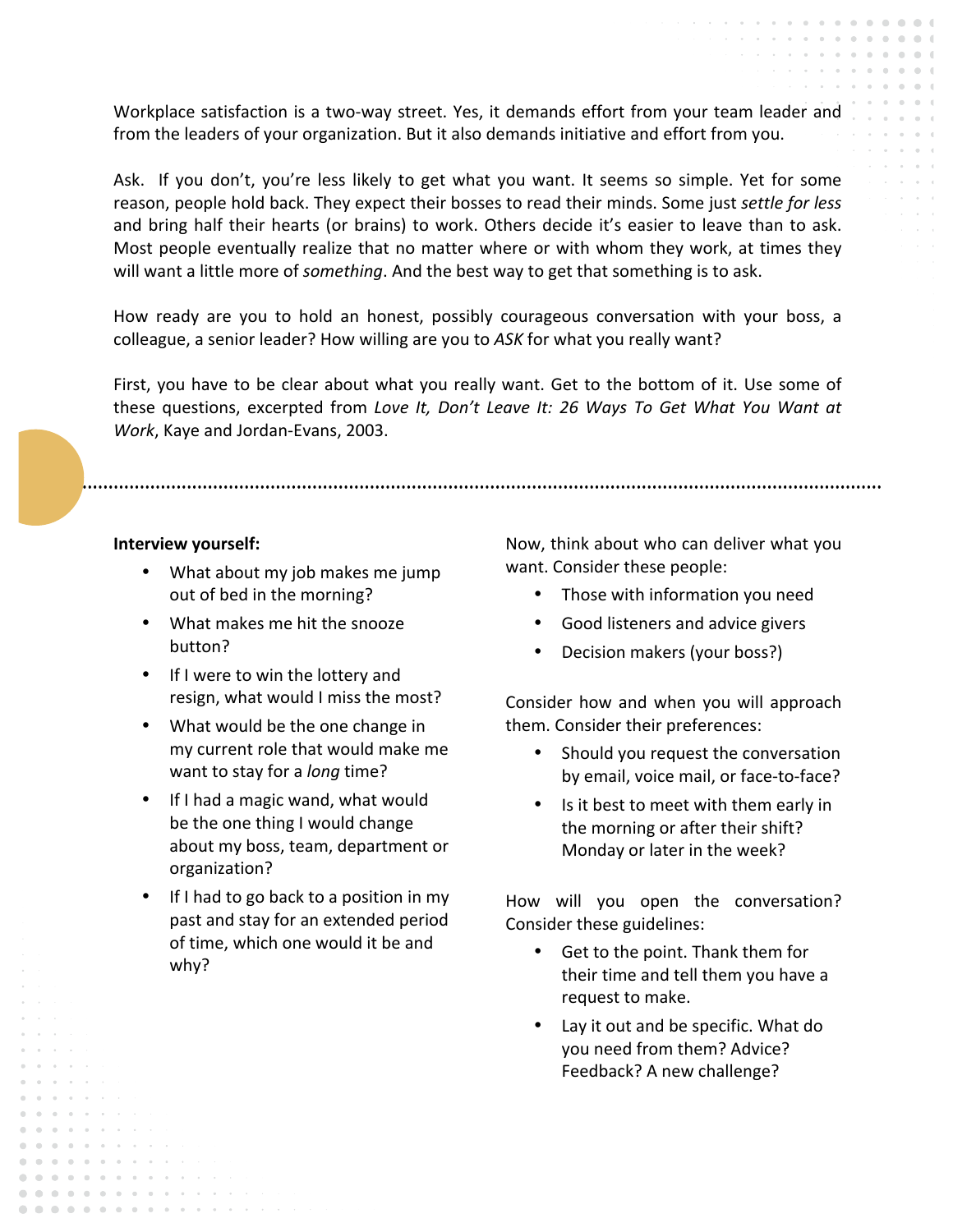Now, create a list of the barriers to asking. Barriers come in all shapes and sizes. Here are some of the most common:

- **Fear**. Is FEAR in the way of asking? Fear of what? The answer? The person? Something else? It's simple. To get more of what you really want at work, face your fear, plan your approach, and *go for it.*
- Your boss's (or other decision makers') **mindsets, constraints, or concerns**. Those you ask are often bound by rules, policies, guidelines, and cultural norms. And, they're concerned about fairness. Anticipate the problems and potential barriers to your request and present ideas for solving them. Seek solutions that work for you, them, and the team.
- Lack of WIIFT *(What's In It For Them?)* Before you go to the request-granter, *stop* and identify the WIIFT. Ask yourself, "What's in it for that person to grant my request? How will she benefit? Is my request a 'piece of cake' or really difficult to grant?" WIIFT in hand, now you're ready to ask.

# **AND IF THE ANSWER IS "NO?"**

Despite your careful planning and strategic thinking, you'll no doubt encounter a "No" now and then. Listen to the reasons for the "No." Then-

 $\checkmark$  Ask again (in a different way or at a different time).

—or—

 $\checkmark$  Ask how *you* can help make it work (brainstorm possibilities).

—or—

 $\checkmark$  Ask someone else. (Can someone else help with your request?)

 $-$ or $-$ 

 $\checkmark$  Ask what's possible, if not this.

—or*—*

 $\checkmark$  Ask when it might be possible, if not now.

—*or—*

 $\checkmark$  Ask what you can do to improve the way you're asking.

Don't give up.

. . . . . . . . . . . . . . . . . . . . . . . . . .

The best advice I ever got was from a salesman. He said every NO he received got him *closer to the inevitable YES.*